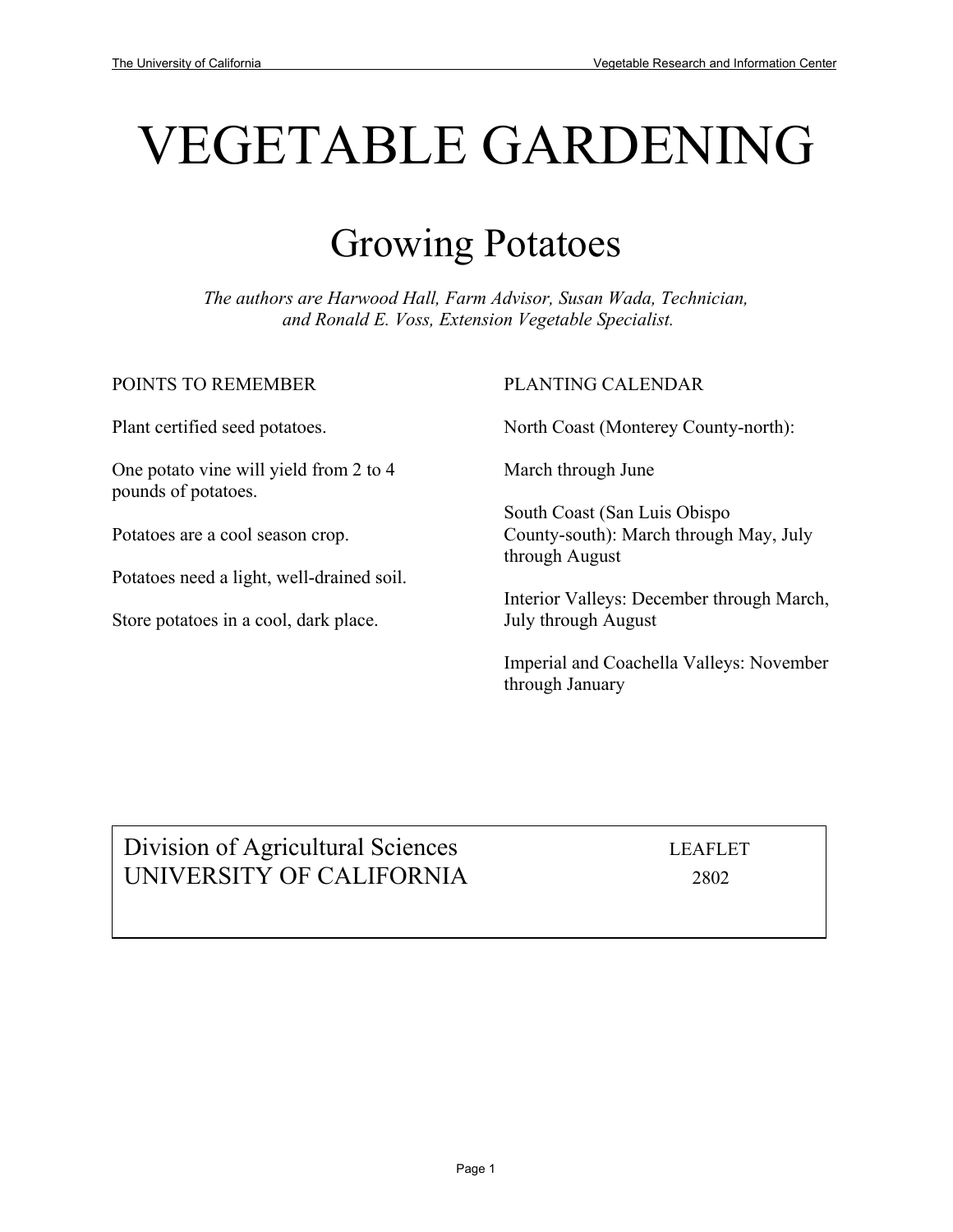#### **VARIETIES**

White Rose: long white; early medium maturity (100 to 120 days after planting); does not store well; good for boiling and potato salad.

Red la Soda: round red; early maturity (90 to 100 days after planting); does not store well; good for boiling and potato salad.

Norgold Russet: blocky russet; early maturity (90 to 100 days); does not store well; good for baking and boiling.

Kennebec: blocky white; early medium maturity (100 to 120 days); stores moderately well; good for frying and hash browns.

Russet Burbank: long russet; late maturity (120 to 140 days); stores well; good for baking, frying, hash browns; doesn't grow well in hot areas.

#### **SOIL PREPARATION**

Potatoes need -a well-drained sandy-to-loam soil. They do not grow well in heavy soils.

Cultivate the seedbed well, making sure that it is in a loose, friable condition before planting. Mulching the soil with an organic mulch before planting is a good idea. Fertilize at planting time following instructions given below.

#### **FERTILIZATION**

Before planting apply 3 pounds of fertilizer labeled  $5-10-5$  or  $10-10-5$ , or equivalent, to 100 square feet of soil. (These numbers refer to the respective percentages of nitrogen, phosphorus, and potassium in the fertilizer. Law requires that these percentages be listed on all commercial fertilizer labels.) Fertilizer

may be mixed into the soil or applied as a band. To apply as a band, dig a furrow alongside the planting row about 2'/2 inches deeper than you'll plant seed pieces; sprinkle the fertilizer evenly along this furrow and cover with at least 2 inches of soil before planting.

#### **PLANTING METHODS**

Potatoes are started from sections of tubers. Buy certified seed potatoes. (The California Department of Food and Agriculture annually publishes a list of certified seed growers. However, not all of them will supply small quantities. Contact local suppliers ahead of planting to insure that you will be able to purchase the necessary amount of certified seed.) Non-certified seed may have been treated with a sprout inhibitor and probably has potato virus disease, which will reduce yield. Cut seed potatoes into pieces weighing from 1'/z to 2 ounces, each having one or more eyes. Store cut pieces at room temperature and preferably in a humid place for 1 to 2 days before planting to allow the cut surface to form a callus. This decreases rotting. Prepare a planting furrow 3 inches deep, drop seed pieces into the furrows, and fill the furrows to ground level. The rows should be 36 to 39 inches apart and the seed pieces planted 6 to 10 inches apart, depending on the size of the potatoes you want to harvest.

Leave the furrow this way for 4 to 6 weeks, and then add 3 more inches of soil so that the seed pieces will be buried 6 inches deep.

#### **IRRIGATION**

Potatoes are shallow-rooted and need frequent light irrigation, 1 to 2 times a week. Constant soil moisture is necessary. If soil dries after tubers have formed, a second growth will start when soil gets moist. This